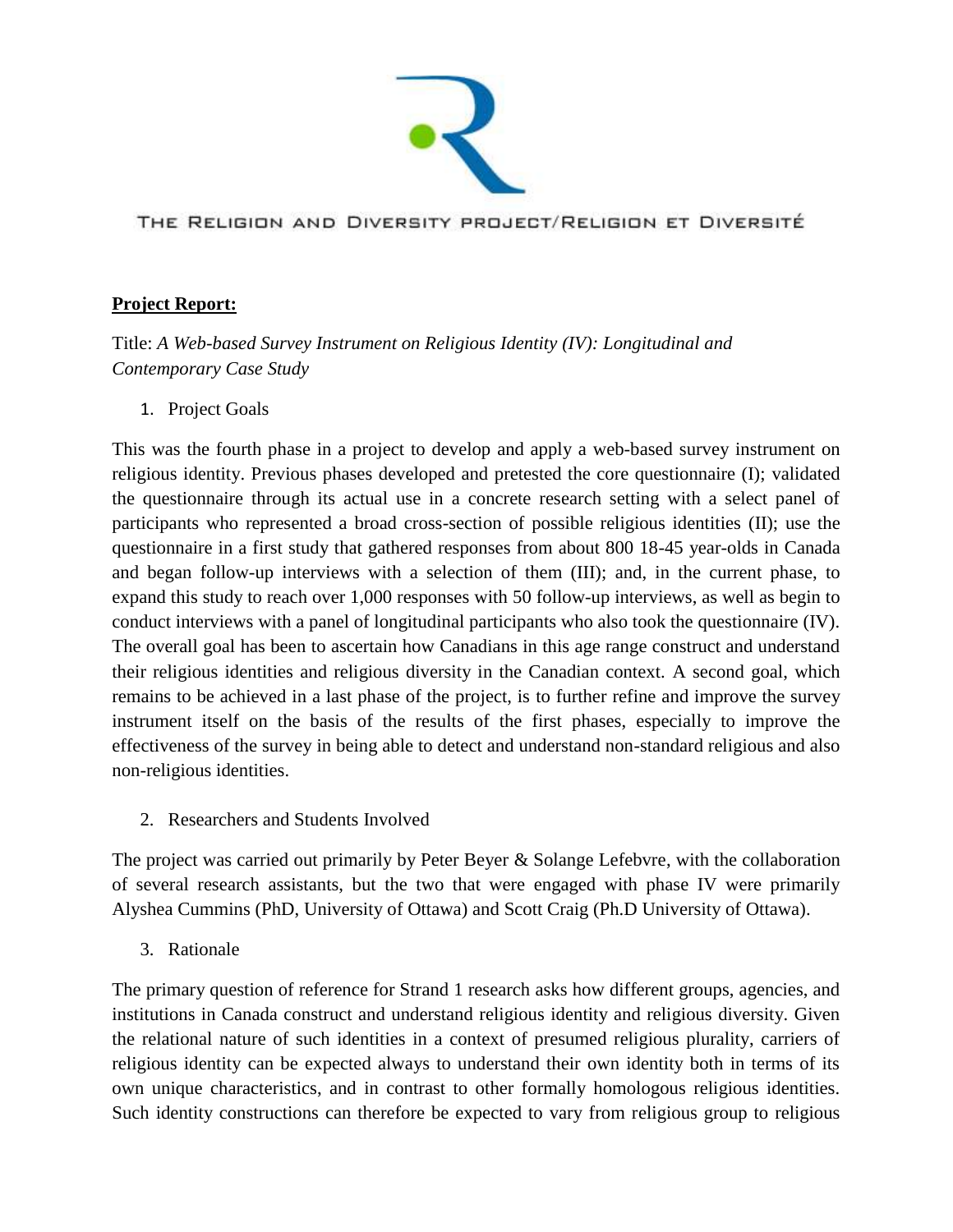group and from individual to individual, but also show certain similarities as 'differences within identity'. Researching religious identity constructions therefore requires methods that take this into account, that allow the measurement of how different religious identities are constructed 'identically' – or not. The survey instrument was designed to contribute to the possibility of such measurement, and the qualitative interviews (along with qualitative questions on the survey itself) were designed to provide depth insight into how and why those identities are constructed in the way that they are. In this context, a main impetus was to be able to find and understand such religious identities as received survey instruments used in the various disciplines have either not been able to find or have had difficulty in finding; and this includes identities which are understood and lived as expressly non-religious.

## 4. Methods

The primary case study for this project adopted the methods already outlined. The survey instrument, in its revised and refined format was launched in February 2014. Recruitment to the survey was accomplished primarily through engaging the cooperation of RDP team members and members of the Canadian Society for the Study of Religion, who were asked to distribute the recruitment text in such ways as they could. Social media, above all Facebook, were used to solicit participation from a wide variety of Facebook groups. Since a previous project had already composed the list of longitudinal participants, these were solicited for interviews and for taking the survey. The survey contained a question asking if respondents would be willing to be contacted for a follow-up interview, and through the responses to this question a list of potential interviewees was contacted and recruited. The results were transcribed and analyzed through a variety of techniques and using a variety of software.

5. Ethics, permissions (include any delays)

An ethics approval application for the Ottawa-based project was submitted in the fall of 2013 and approval was granted in January 2014. This allowed recruitment to all phases of the project to begin in February 2014; and this certificate has been renewed to January 2017.

6. Summary of Activities

In Phase IV, the number of survey respondents was increased to over 1000; 833 of these were useable and within the 18-45 age range. 50 follow up interviews were conducted and 20 longitudinal interviews with survey participation were conducted. At the time of this report, we are still pursuing the incorporation of more longitudinal participants The survey results were analyzed and reports to the results were written and delivered/published

7. Provisional Findings

Analysis of the survey results and follow-up interviews revealed clusters of four types of religious identity. Standard religious identities adhered to and participated in one of the recognized religions along the more or less orthodox lines standardly expected with respect to those religion. Marginal and eclectic standard religious identities were much less consistently so involved but also did not add much or any non-standard cognitive and performative components.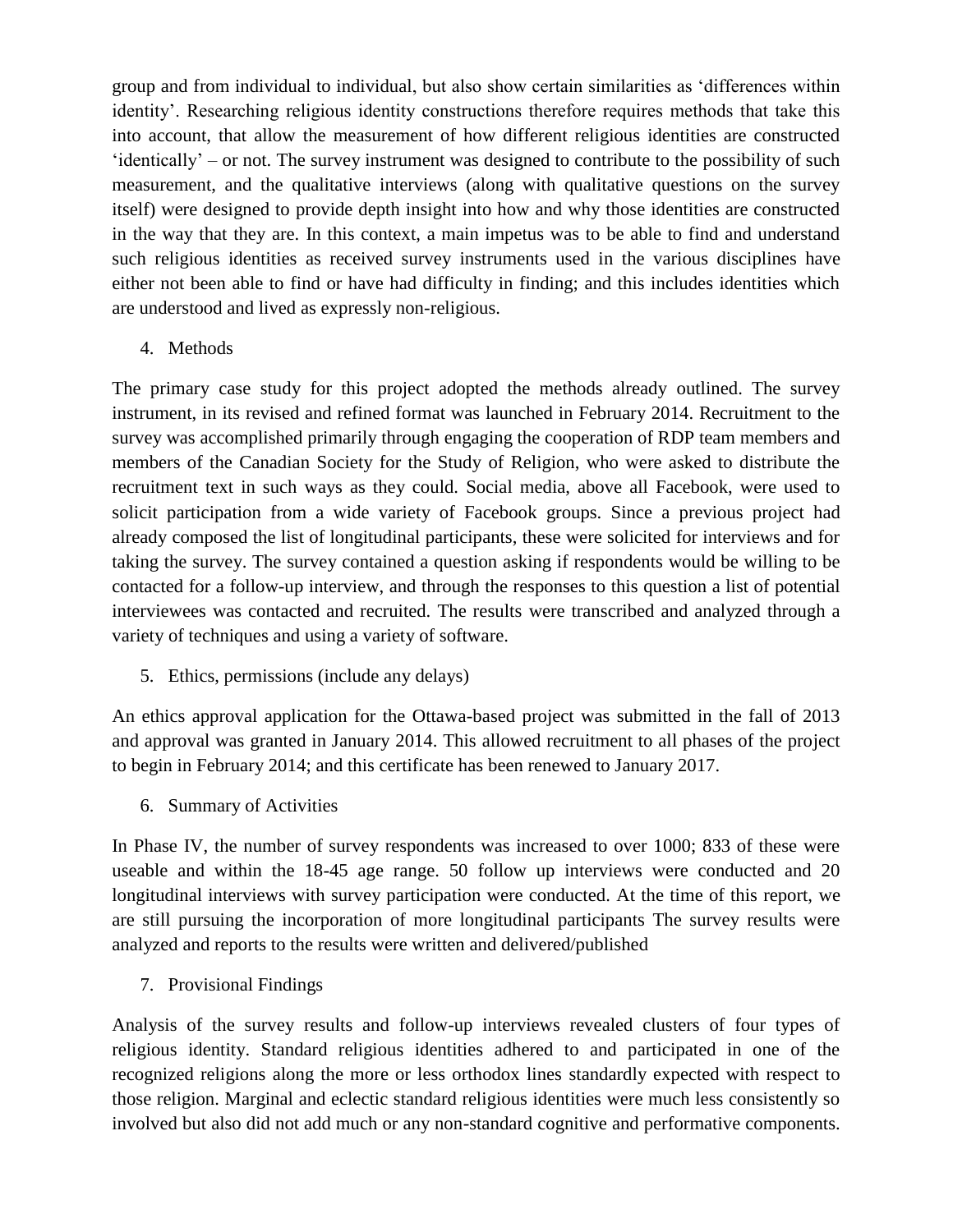Spiritual but not religious identities significantly moved outside the standard religions but also featured a great many people whose spiritual identities were marginal to nominal, containing little content. Finally, non-religious identities contained little to no religious or spiritual elements, although the survey was not able to detect what they did contain. These results indicate that the survey was well able to 're-find' what other research has found in the Canadian context, and also to isolate and distribute better the so-called 'religious nones'. Analysis of the results, however, suggests that the survey needs to be improved and developed further if it is to be able to find yet further sorts of religious and non-religious identities, or to more conclusively be able to demonstrate that such are actually not out there in the population to any significant extent.

8. Outputs

One main output is that the survey instrument itself appears to have been somewhat effective in capturing much of the variety in religious identity construction that exists in the Canadian population, but it has also likely missed some of that variety (at least that is our provisional hypothesis). It is thus already an effective instrument that can in all likelihood be used effectively in subsequent research projects, whether within the context of the RDP or not. Other significant outputs have been five workshop and conference papers reporting the results, two chapters published in refereed collected volumes, and one journal article.

1. Finances

## **Student Information:**

## **Research Assistantships:**

The project engaged three student assistants (S. Craig, A. Cummins, and M. Singamsetty), who were responsible for a) preparing the survey for launching, b) recruiting participants to the survey, c) recruiting for longitudinal and follow-up interviews, d) conducting the interviews, e) helping to analyze the survey results and follow-up interviews, and helping to write and publish the results. Some of the money was used to engage other students to do the transcription of the interviews. At the time of this report, about \$6,000 of the \$20,000 had not been used, but will shortly be used to engage one of the two assistants to a further contract for completing the work just listed.

| <b>Breakdown of Expenses</b>  |         |                                                |                            |
|-------------------------------|---------|------------------------------------------------|----------------------------|
| (approximate)                 |         |                                                |                            |
| <b>Student Funding*</b>       |         |                                                |                            |
|                               | Amount  | Name                                           | Dates                      |
| <b>Student Assistantships</b> | \$6,000 | Alyshea Cummins                                | January 2015 - August 2016 |
| <b>Student Assistantships</b> | \$4,000 | <b>Scott Craig</b><br>(further contract to be) | January 2016 - August 2016 |